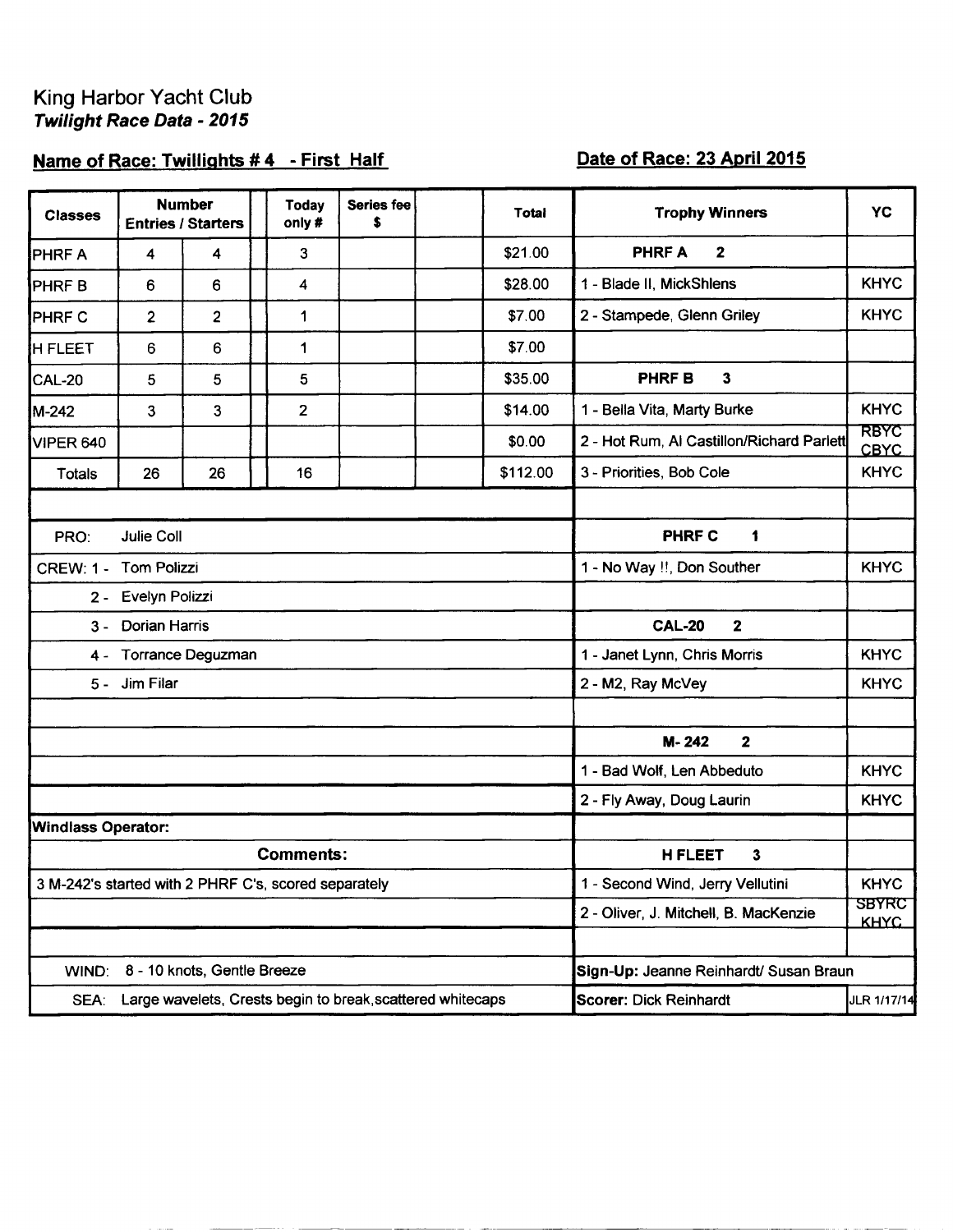

**PHRF-A** 

PHRE-B

PHRF-C

**Cal 20** 

|             | Rank           | Sail No. | <b>Boat</b>                        |                                | Rating         | <b>Time</b> | <b>Time</b> | <b>Boat Type</b>  | <b>Club</b>  |  |
|-------------|----------------|----------|------------------------------------|--------------------------------|----------------|-------------|-------------|-------------------|--------------|--|
| $RF-A$      |                |          | Time on Time / Start Time 18:20:00 |                                |                |             |             |                   |              |  |
|             | 1              | 37       | Blade II $(**)$                    | Mick Shlens                    | $\overline{0}$ | 19:08:24    | 00:57:12    | Far <sub>40</sub> | <b>KHYC</b>  |  |
|             | $\sqrt{2}$     | 11165    | Stampede                           | Glenn Griley                   | 42             | 19:14:12    | 00:59:31    | J 111             | <b>KHYC</b>  |  |
|             | 3              | 129      | Dark & Stormy                      | Alicia Minana                  | 48             | 19:16:40    | 01:01:36    | Henderson 30      | <b>KHYC</b>  |  |
|             | $\overline{4}$ | 15       | Huckleberry II                     | Jim Murrell                    | 54             | 19:17:43    | 01:02:07    | Farr 30           | <b>KHYC</b>  |  |
| <b>RE-B</b> |                |          | Time on Time / Start Time 18:25:00 |                                |                |             |             |                   |              |  |
|             | 1              | 56136    | Bella Vita [*]                     | Marty Burke                    | 75             | 19:22:34    | 00:59:52    | Ben 36.7          | <b>KHYC</b>  |  |
|             | $\overline{2}$ | 57990    | Hot Rum                            | Al Castillon/ Richard Parlett  | 117            | 19:27:28    | 01:00:52    | CF 33             | RBYC/CB      |  |
|             | 3              | 87309    | Priorities [*]                     | Bob Cole                       | 99             | 19:26:19    | 01:01:25    | Olson 30          | <b>KHYC</b>  |  |
|             |                | 46879    | Noa Genda                          | Wilfred Poiesz                 | 81             | 19:25:04    | 01:01:53    | Bravera 29        | <b>KHYC</b>  |  |
|             | 5              | 87027    | Flying Dutchman (*                 | Jason Herring/ R.Van Kreuninge | 90             | 19:28:10    | 01:04:09    | Hobie 33          | <b>KHYC</b>  |  |
|             | 6              | 97788    | <b>Dragon Dance</b>                | David Lin                      | 72             | 19:31:44    | 01:09:44    | Schock 35         | <b>SBYRC</b> |  |
| $RF-C$      |                |          | Time on Time / Start Time 18:30:00 |                                |                |             |             |                   |              |  |
|             | -1             | 97850    | No Way II $(*)$                    | Don Souther                    | 138            | 19:22:20    | 00:49:27    | $B-25$            | <b>KHYC</b>  |  |
| DNF         | 3              | 46470    | Velociraper NS                     | Udo Kolter                     | 138            |             |             | $B-25$            | <b>KHYC</b>  |  |
| 20          |                |          | One Design                         |                                |                |             |             |                   |              |  |
|             |                | 438      | Janet Lynn                         | Chris Morris                   |                |             |             | Cal 20            | <b>KHYC</b>  |  |
|             | $\mathfrak{2}$ | 370      | M <sub>2</sub>                     | Ray McVey                      |                |             |             | Cal 20            | <b>KHYC</b>  |  |